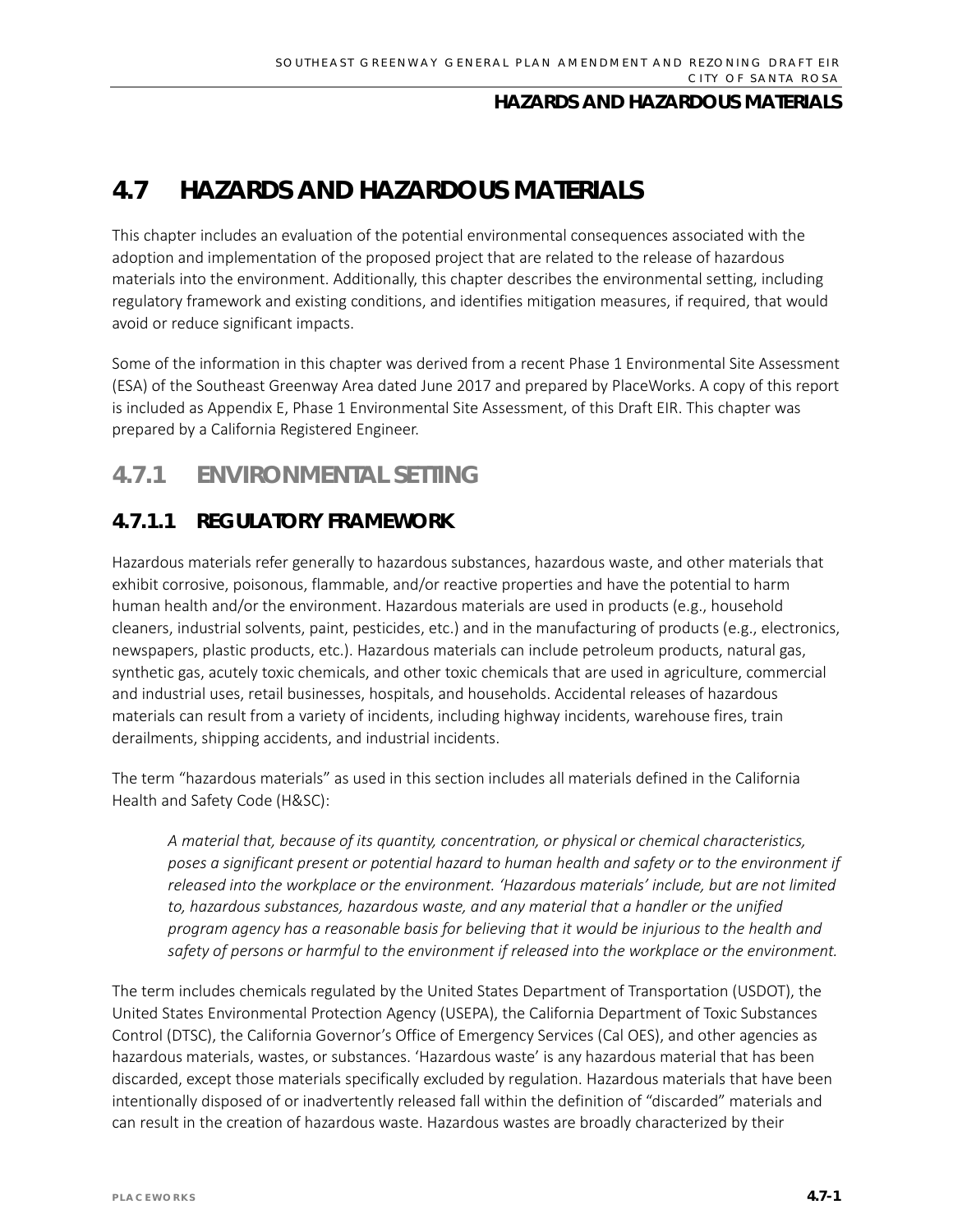ignitability, toxicity, corrosivity, reactivity, radioactivity, or bioactivity. Federal and State hazardous waste definitions are similar, but contain enough distinctions that separate classifications are in place for federal Resource Conservation and Recovery Act (RCRA) hazardous wastes and State non-RCRA hazardous wastes. Hazardous wastes require special handling and disposal because of their potential to impact public health and the environment. Some materials are designated "acutely" or "extremely" hazardous under relevant statutes and regulations.

Hazardous materials and wastes can pose a significant actual or potential hazard to human health and the environment when improperly treated, stored, transported, disposed of, or otherwise managed. Many federal, State, and local programs that regulate the use, storage, and transportation of hazardous materials and hazardous waste are in place to prevent these unwanted consequences. These regulatory programs are designed to reduce the danger that hazardous substances may pose to people and businesses under normal daily circumstances and as a result of emergencies and disasters.

## **Federal Agencies and Regulations**

### *United States Environmental Protection Agency*

The USEPA is the primary federal agency that regulates hazardous materials and waste. In general, the USEPA works to develop and enforce regulations that implement environmental laws enacted by Congress. The agency is responsible for researching and setting national standards for a variety of environmental programs and delegates the responsibility for issuing permits and for monitoring and enforcing compliance to States and Native American tribes. USEPA programs promote handling hazardous wastes safely, cleaning up contaminated land, and reducing waste volumes through such strategies as recycling. California falls under the jurisdiction of USEPA Region 9. Under the authority of RCRA and in cooperation with State and tribal partners, the USEPA Region 9 Waste Management and Superfund Divisions manage programs for site environmental assessment and cleanup, hazardous and solid waste management, and underground storage tanks.

#### *United States Department of Transportation*

The USDOT has the regulatory responsibility for the safe transportation of hazardous materials between states and to foreign countries. The USDOT regulations govern all means of transportation, except for those packages shipped by mail, which are covered by United States Postal Service regulations. The federal RCRA of 1976 (described below) imposes additional standards for the transport of hazardous wastes.

#### *Occupational Safety and Health Administration*

The Occupational Safety and Health Administration (OSHA) oversees the administration of the Occupational Safety and Health Act, which requires specific training for hazardous materials handlers, provision of information to employees who may be exposed to hazardous materials, and acquisition of material safety data sheets from materials manufacturers. The material safety data sheets describe the risks, as well as proper handling and procedures, related to particular hazardous materials. Employee training must include response and remediation procedures for hazardous materials releases and exposures.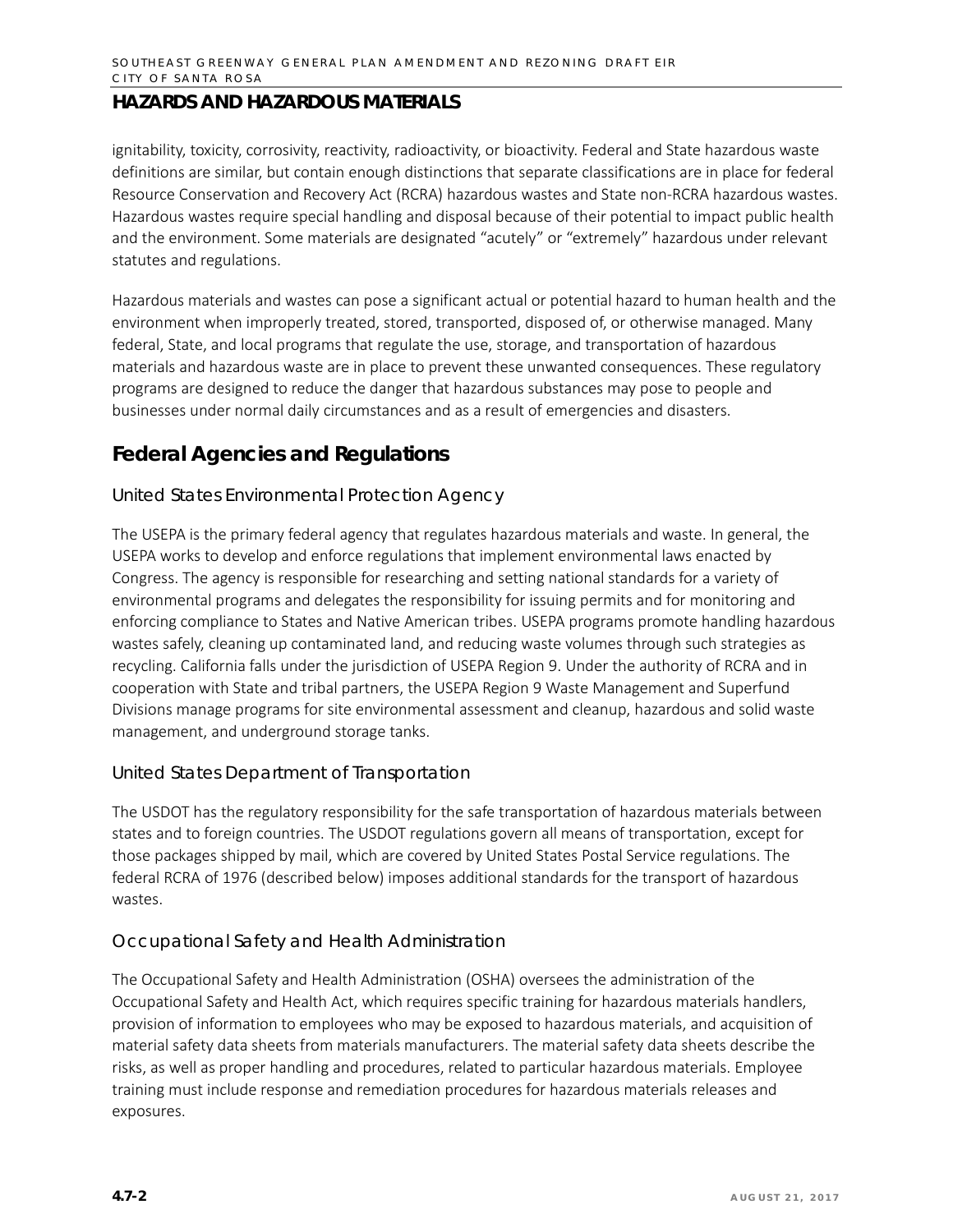### *Resource Conservation and Recovery Act of 1976, as amended by the Hazardous and Solid Waste Amendments of 1984*

Federal hazardous waste laws are generally promulgated under the RCRA, as amended by the Hazardous and Solid Waste Amendments of 1984. These laws provide for the "cradle to grave" regulation of hazardous wastes. Any business, institution, or other entity that generates hazardous waste is required to identify and track its hazardous waste from the point of generation until it is recycled, reused, or disposed. DTSC is responsible for implementing the RCRA program as well as California's own hazardous waste laws, which are collectively known as the Hazardous Waste Control Law. Under the Certified Unified Program Agency (CUPA) program, California Environmental Protection Agency (CalEPA) has in turn delegated enforcement authority to Sonoma County for State law regulating hazardous waste producers or generators in Santa Rosa.

### *Comprehensive Environmental Response, Compensation, and Liability Act and the Superfund Amendments and Reauthorization Act of 1986*

Congress enacted the Comprehensive Environmental Response, Compensation, and Liability Act (CERCLA), commonly known as "Superfund," on December 11, 1980. CERCLA established prohibitions and requirements concerning closed and abandoned hazardous waste sites; provided for liability of persons responsible for releases of hazardous waste at these sites; and established a trust fund to provide for cleanup when no responsible party could be identified. The Superfund Amendments and Reauthorization Act (SARA) amended the CERCLA on October 17, 1986. SARA stressed the importance of permanent remedies and innovative treatment technologies in cleaning up hazardous waste sites; required Superfund actions to consider the standards and requirements found in other State and federal environmental laws and regulations; provided new enforcement authorities and settlement tools; increased State involvement in every phase of the Superfund program; increased the focus on human health problems posed by hazardous waste sites; encouraged greater citizen participation in making decisions on how sites should be cleaned up; and increased the size of the trust fund to \$8.5 billion.

### *Emergency Planning Community Right-to-Know Act*

The Emergency Planning Community Right-to-Know Act (EPCRA), also known as SARA Title III, was enacted in October 1986. This law requires State and local governments to plan for chemical emergencies. Reported information is then made publicly available so that interested parties may become informed about potentially dangerous chemicals in their community. EPCRA Sections 301 through 312 are administered by EPA's Office of Emergency Management. EPA's Office of Information Analysis and Access implements the EPCRA Section 313 program. In California, SARA Title III is implemented through California Accidental Release Program (CalARP). The State of California has delegated local oversight authority of the CalARP program to Sonoma County.

#### *Hazardous Materials Transportation Act*

The USDOT regulates hazardous materials transportation under Title 49 of the Code of Federal Regulations (CFR). State agencies that have primary responsibility for enforcing federal and State regulations and responding to hazardous materials transportation emergencies are the California Highway Patrol (CHP) and the California Department of Transportation (Caltrans). The California State Fire Marshal's Office has oversight authority for hazardous materials liquid pipelines. The California Public Utilities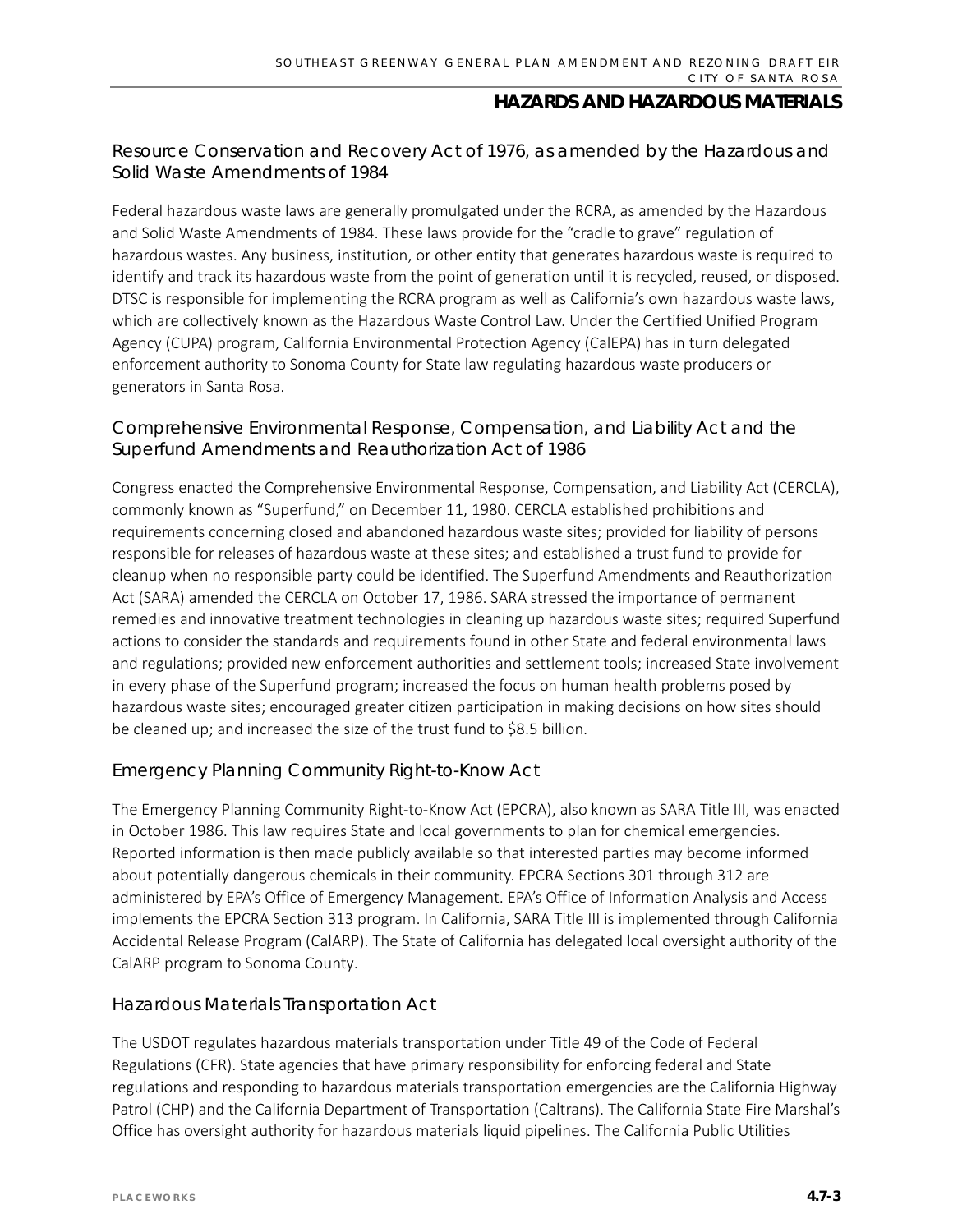Commission has oversight authority for natural gas pipelines in California. These agencies also govern permitting for hazardous materials transportation.

#### *Federal Response Plan*

The Federal Response Plan of 1999 is a signed agreement among 27 federal departments and agencies and other resource providers, including the American Red Cross, that: 1) provides the mechanism for coordinating delivery of federal assistance and resources to augment efforts of State and local governments overwhelmed by a major disaster or emergency; 2) supports implementation of the Robert T. Stafford Disaster Relief and Emergency Act, as well as individual agency statutory authorities; and 3) supplements other federal emergency operations plans developed to address specific hazards. The Federal Response Plan is implemented in anticipation of a significant event likely to result in a need for federal assistance or in response to an actual event requiring federal assistance under a Presidential declaration of a major disaster or emergency. The Federal Response Plan is part of the National Response Framework, which was most recently updated on March 22, 2008.

### *The Stafford Act*

The Robert T. Stafford Disaster Relief and Emergency Assistance Act (Stafford Act) of 1988 authorizes federal government assistance for emergencies and disasters when State and local capabilities are exceeded. The Stafford Act forms the statutory authority for most federal disaster response activities, especially as they relate to the Federal Emergency Management Agency (FEMA) and FEMA programs.

#### *National Response Framework*

The 2013 National Response Framework, published by the Department of Homeland Security, is a guide for the nation to respond to all types of disasters and emergencies. The Framework describes specific authorities and best practices for managing incidents that range from serious local or large-scale terrorist attacks or catastrophic natural disasters. In addition, the Framework describes the principles, roles, and responsibilities, and coordinating structures for responding to an incident, and further describes how response efforts integrate with those of the other mission areas.

### **State Agencies and Regulations**

#### *California Environmental Protection Agency*

One of the primary State agencies that regulate hazardous materials is the CalEPA. CalEPA is authorized by the USEPA to enforce and implement certain federal hazardous materials laws and regulations. The California DTSC, a department of the CalEPA, protects California and Californians from exposure to hazardous waste, primarily under the authority of the RCRA and the California Health and Safety Code.<sup>[1](#page-3-0)</sup> The DTSC requirements include the need for written programs and response plans, such as Hazardous Materials Business Plans (HMBPs). The DTSC programs include dealing with aftermath clean-ups of improper hazardous waste management, evaluation of samples taken from sites, enforcement of

<span id="page-3-0"></span> $1$  Hazardous Substance Account, Chapter 6.5 (Section 25100 et seq.) and the Hazardous Waste Control Law, Chapter 6.8 (Section 25300 et seq.) of the Health and Safety Code.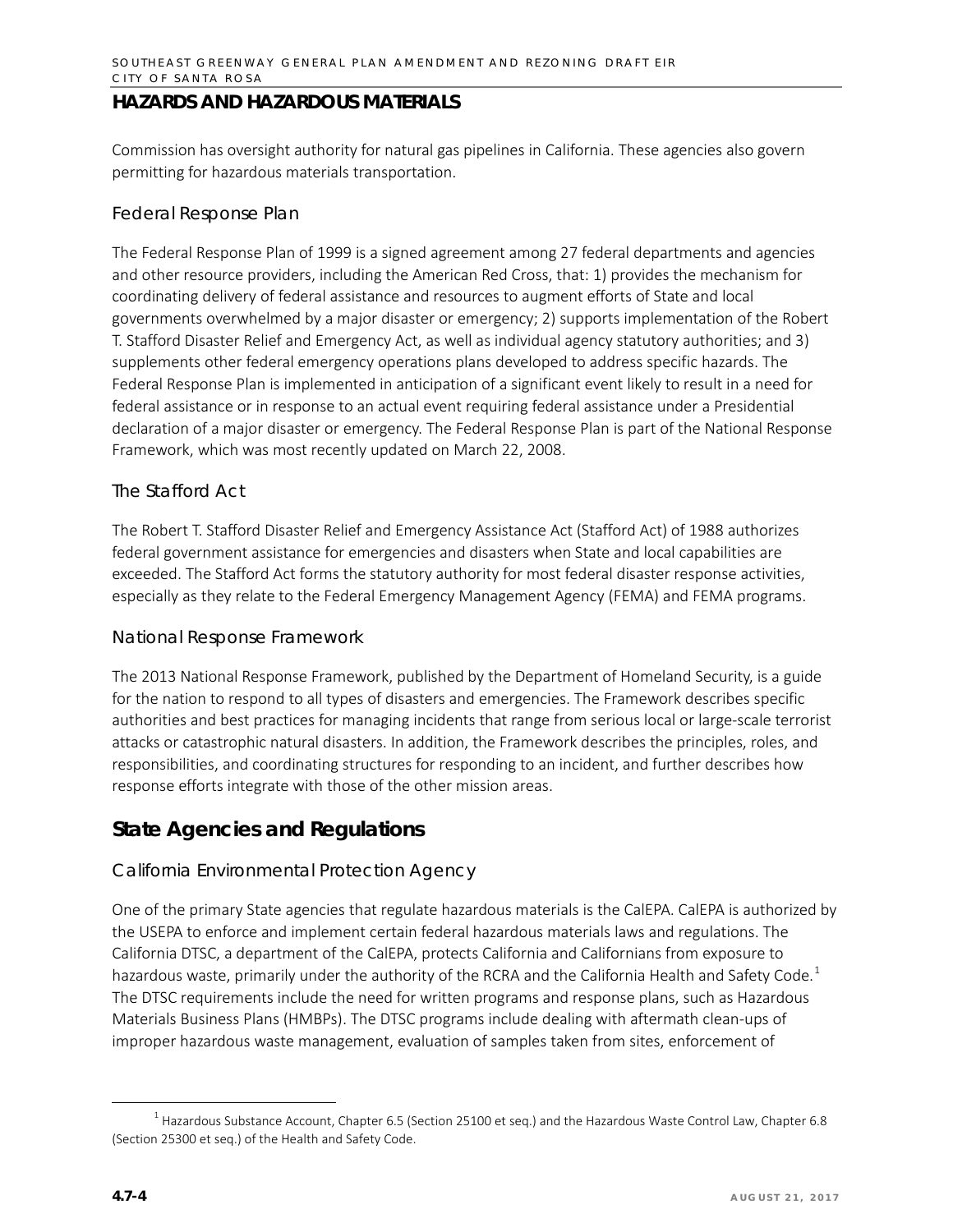regulations regarding use, storage, and disposal of hazardous materials, and encouragement of pollution prevention.

### *California Division of Occupational Safety and Health*

Like OSHA at the federal level, the California Division of Occupational Safety and Health (CalOSHA) is the responsible State-level agency for ensuring workplace safety. The CalOSHA assumes primary responsibility for the adoption and enforcement of standards regarding workplace safety and safety practices. In the event that a work site is contaminated, a Site Safety Plan must be crafted and implemented to protect the safety of workers. Site Safety Plans establish policies, practices, and procedures to prevent the exposure of workers and members of the public to hazardous materials originating from the contaminated site or building.

### *California Building Code*

The State of California provided a minimum standard for building design through the California Building Code (CBC), which is found in Title 24, Part 2 of the California Code of Regulations (CCR). The CBC is based on the 1997 Uniform Building Code, with certain California-specific modifications. The CBC is updated every three years, and the current 2016 edition of the CBC went into effect on January 1, 2017. It is generally adopted on a jurisdiction-by-jurisdiction basis, and may be subject to further modification based on local conditions. Commercial and residential buildings are plan-checked by local city and county building officials for compliance with the typical fire safety requirements of the CBC, including the installation of sprinklers in all high-rise buildings; the establishment of fire resistance standards for fire doors and building materials; and the clearance of debris and vegetation near occupied structures in wildfire hazard areas.

### *California Fire Code*

The California Fire Code (CFC) incorporates, by adoption, the International Fire Code of the International Code Council, with California amendments. This is the official Fire Code for the State and all political subdivisions. It is found in CCR Title 24, Part 9 and it is revised and published approximately every three years by the California Building Standards Commission.

#### *California Emergency Management Agency*

The California Emergency Management Agency (CalEMA) was established as part of the Governor's Office on January 1, 2009. It was created pursuant to Assembly Bill 38, which merged the duties, powers, purposes, and responsibilities of the former Governor's Office of Emergency Services with those of the Governor's Office of Homeland Security. CalEMA is responsible for the coordination of overall State agency response to major disasters in support of local government. The agency is responsible for ensuring the State's readiness to respond to and recover from all hazards—natural, manmade, emergencies, and disasters—and for assisting local governments in their emergency preparedness, response, recovery, and hazard mitigation efforts.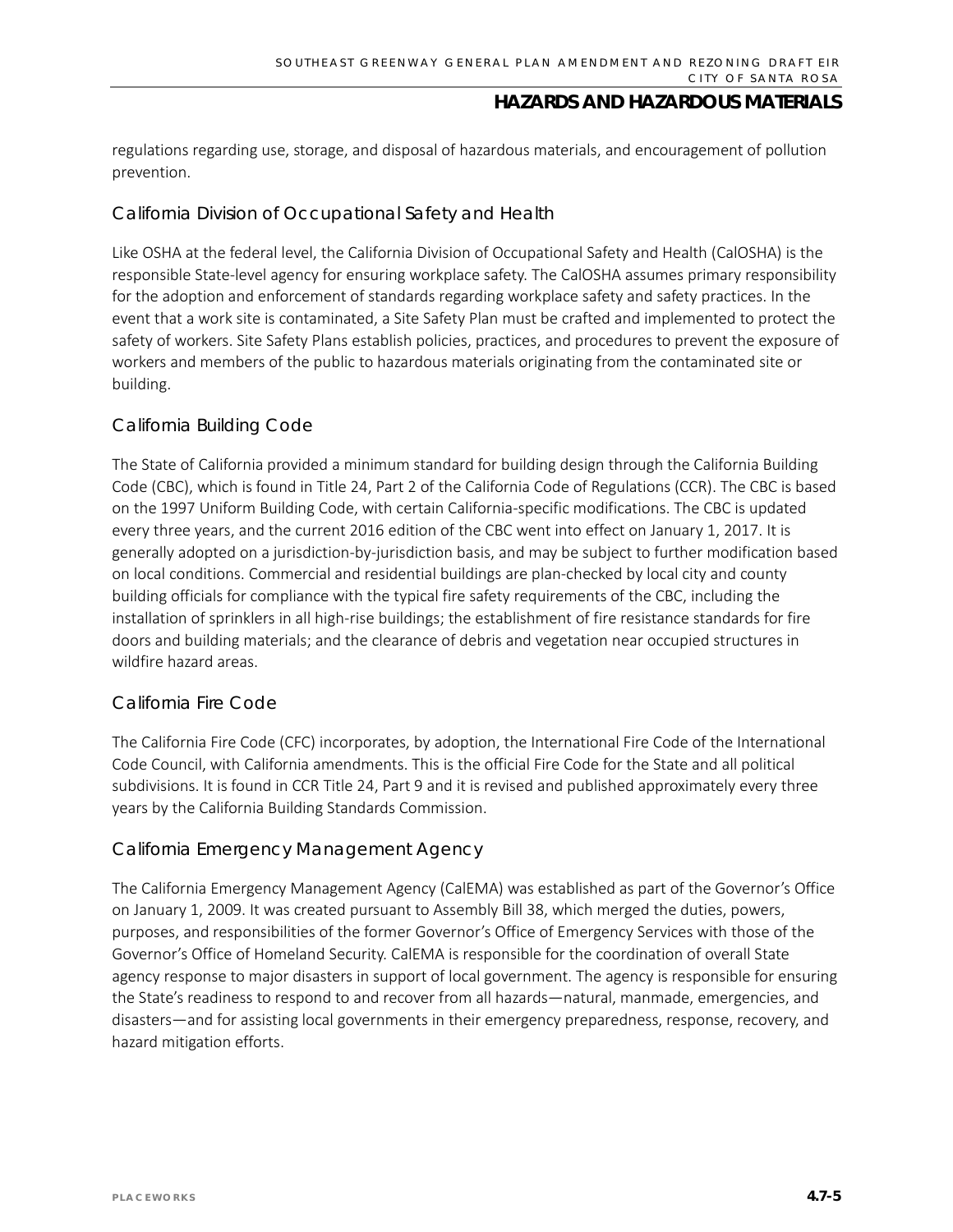#### *California Department of Forestry and Fire Protection*

The California Department of Forestry and Fire Protection (CAL FIRE) has mapped fire threat potential throughout California.<sup>[2](#page-5-0)</sup> CAL FIRE ranks fire threat based on the availability of fuel and the likelihood of an area burning based on topography, fire history, and climate. The rankings include no fire threat, moderate, high, and very high fire threat. Additionally, the CAL FIRE published the *2010 Strategic Fire Plan for California*, which contains goals, objectives, and policies to prepare for and mitigate for the effects of fire on California's natural and built environments.<sup>[3](#page-5-1)</sup>

### *California Department of Transportation and California Highway Patrol*

The California Department of Transportation (Caltrans) and California Highway Patrol (CHP) are the two State agencies that have primary responsibility for enforcing federal and State regulations and responding to hazardous materials transportation emergencies. Caltrans manages more than 50,000 miles of California's highways and freeways, provides intercity rail services, permits more than 400 public-use airports and special-use hospital heliports, and works with local agencies. Caltrans is also the first responder for hazardous material spills and releases that occur on highways, freeways, and intercity rail lines.

The CHP enforces hazardous materials and hazardous waste labeling and packing regulations designed to prevent leakage and spills of materials in transit and to provide detailed information to cleanup crews in the event of an accident. Vehicle and equipment inspection, shipment preparation, container identification, and shipping documentation are all part of the responsibility of the CHP, which conducts regular inspections of licensed transporters to assure regulatory compliance. In addition, the State of California regulates the transportation of hazardous waste originating or passing through the State.

Common carriers are licensed by the CHP, pursuant to Section 32000 of the California Vehicle Code. This section requires licensing every motor (common) carrier who transports, for a fee, in excess of 500 pounds of hazardous materials at one time and every carrier, if not for hire, who carries more than 1,000 pounds of hazardous material of the type requiring placards. Common carriers conduct a large portion of the business in the delivery of hazardous materials.

#### *California Health and Safety Code and Code of Regulations*

California Health and Safety Code Chapter 6.95 and CCR Title 19, Section 2729 set out the minimum requirements for business emergency plans and chemical inventory reporting. These regulations require businesses to provide emergency response plans and procedures, training program information, and a hazardous material chemical inventory disclosing hazardous materials stored, used, or handled on-site. A business which uses hazardous materials or a mixture containing hazardous materials, must establish and implement a business plan if the hazardous material is handled in certain quantities.

<span id="page-5-0"></span><sup>&</sup>lt;sup>2</sup> California Department of Forestry and Fire Protection (CAL FIRE), http://www.fire.ca.gov/fire\_prevention/ fire prevention wildland zones development.php, accessed June 20, 2017.

<span id="page-5-1"></span><sup>3</sup> California Department of Forestry and Fire Protection (CAL FIRE), 2010, *2010 Strategic Fire Plan for California,*  http://cdfdata.fire.ca.gov/pub/fireplan/fpupload/fpppdf668.pdf, accessed on June 20, 2017.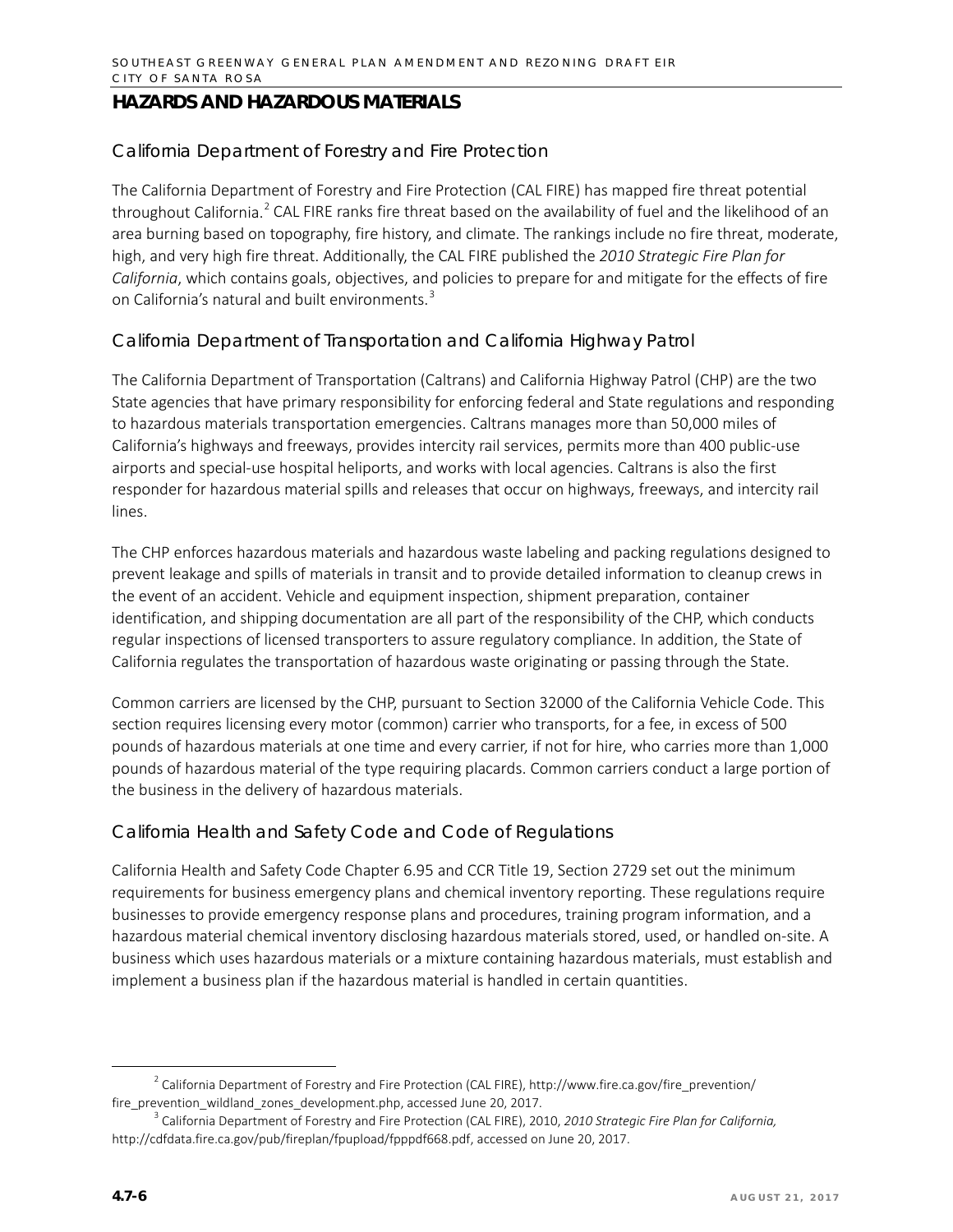### *California Education Code*

The California Education Code (CEC) establishes the law for California public education. The CEC requires that the DTSC be involved in the environmental review process for the proposed acquisition and/or construction of school properties that will use State funding. The CEC requires that a Phase I Environmental Site Assessment be completed prior to acquiring a school site or engaging in school construction. Depending on the findings of the Phase I, further site assessment and/or remediation may be necessary. The CEC also requires potential, future school sites that are proposed within two miles of an airport to be reviewed by the Caltrans Division of Aeronautics. If Caltrans does not approve the proposed location, no State or local funds can be used to acquire the site or construct the school.

### *California State Aeronautics Act*

The State Aeronautics Act is implemented by the Caltrans Division of Aeronautics. The purpose of this Act is to: 1) foster and promote safety in aeronautics; 2) ensure State laws and regulations relating to aeronautics are consistent with federal aeronautics laws and regulations; 3) assure that persons residing near airports are protected against unreasonable levels of aircraft noise; and 4) develop informational programs to increase the understanding of current air transportation issues. The Caltrans Division of Aeronautics issues permits for and annually inspects hospital heliports and public-use airports, makes recommendations regarding proposed school sites within two miles of an airport runway, and authorizes helicopter landing sites at/near schools.

### **Regional Agencies and Regulations**

#### *North Coast Regional Water Quality Control Board*

The Porter-Cologne Water Quality Act<sup>[4](#page-6-0)</sup> established the State Water Resources Control Board (SWRCB) and divided the State into nine regional basins, each under the jurisdiction of a Regional Water Quality Control Board (RWQCB). The North Coast Region RWQCB – Region 1 regulates water quality in the Southeast Greenway Area. The North Coast RWQCB has the authority to require groundwater investigations and/or remedial action if the quality of groundwater or surface waters of the State are threatened.

#### *Bay Area Air Quality Management District*

The BAAQMD has primary responsibility for control of air pollution from sources other than motor vehicles and consumer products. The latter are typically the responsibility of the CalEPA and the California Air Resources Board (CARB). The BAAQMD is responsible for preparation of attainment plans for nonattainment criteria pollutants, control of stationary air pollutant sources, and issuance of permits for activities, including demolition and renovation activities affecting asbestos containing materials (District Regulation 11, Rule 2) and lead (District Regulation 11, Rule 1). The BAAQMD District boundaries embrace the south part of Sonoma County including the Southeast Greenway Area.

<span id="page-6-0"></span><sup>&</sup>lt;sup>4</sup> California Water Code Sections 13000 et seq.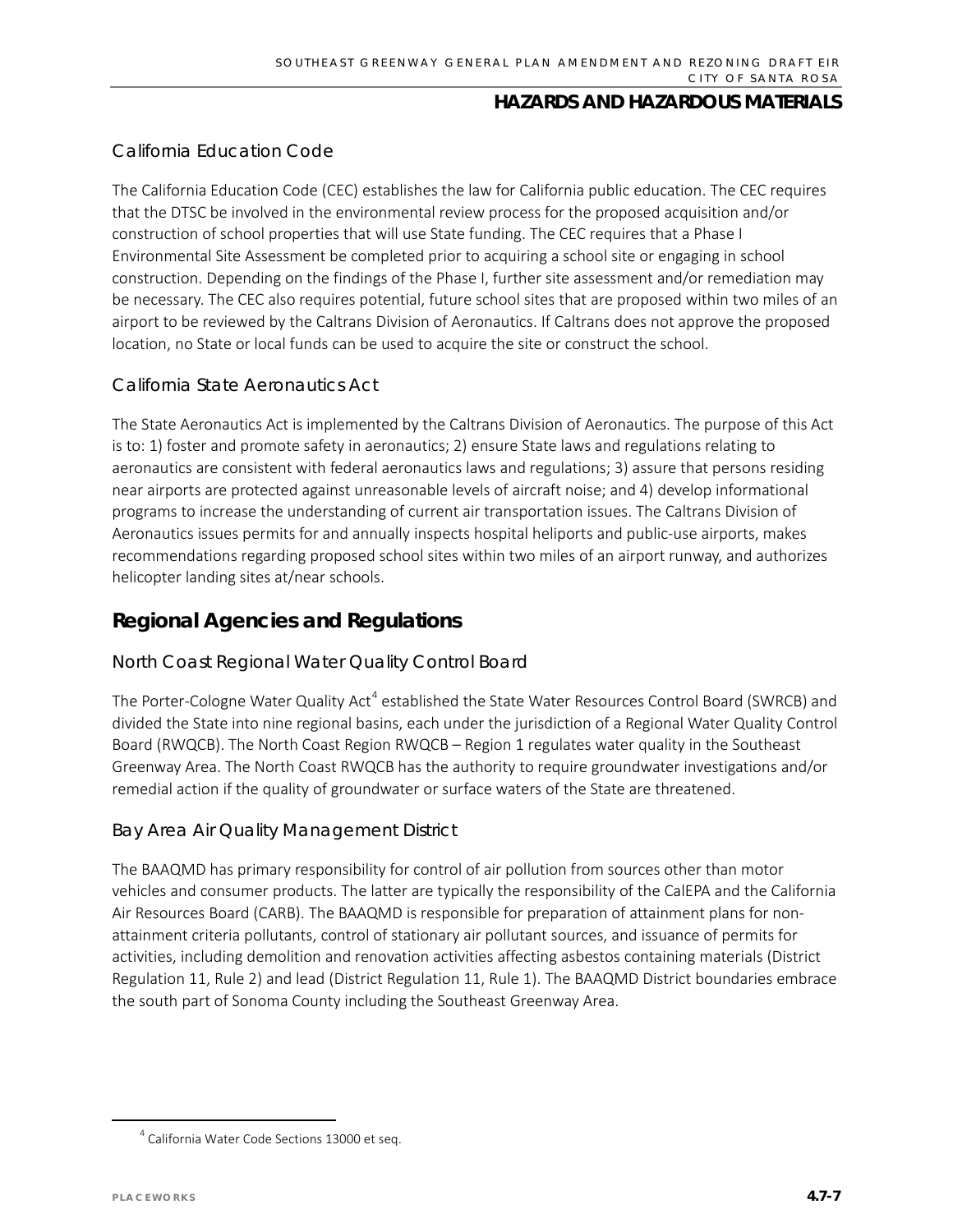#### *Sonoma County Department of Health Services, Environmental Health and Safety Branch*

A Certified Unified Program Agency (CUPA) is a local agency that has been certified by CalEPA to implement the local Unified Program. The CUPA can be a county, city, or joint powers authority. A participating agency is a local agency that has been designated by the local CUPA to administer one or more Unified Programs within their jurisdiction on behalf of the CUPA. The Sonoma County Department of Health Services, Environmental Health and Safety Branch is the certified CUPA for the City of Santa Rosa and vicinity.

### **Local Agencies and Regulations**

#### *General Plan 2035*

The Noise and Safety (NS) element of the General Plan 2035 identifies methods and resources for minimizing death, injury, property and environmental damage, and social disturbance resulting from natural and human-induced hazards, as well as goals, policies and strategies related to hazardous materials, hazardous wastes, and hazardous materials emergency response. The following goals and policies are applicable to the proposed project:

- Goal NS-F: Minimize dangers from hazardous materials.
	- Policy NS-F-1: Require remediation and cleanup, and evaluate risk prior to reuse, in identified areas where hazardous materials and petroleum products have impacted soil or groundwater.
	- Policy NS-F-2: Require that hazardous materials used in business and industry are transported, handled, and stored in accordance with applicable federal, state, and local regulations.
	- Policy NS-F-3: Restrict siting of businesses, including hazardous waste repositories, incinerators or other hazardous waste disposal facilities, that use, store, process, or dispose large quantities of hazardous materials or wastes in areas subject to seismic fault rupture or very violent ground shaking.
	- **Policy NS-F-4:** Where applicable, identify and regulate appropriate regional and local routes for transportation of hazardous materials and hazardous waste. Require that fire and emergency personnel can easily access these routes for response to spill incidences.
	- Policy NS-F-5: Require commercial and industrial compliance with the Sonoma County Hazardous Materials and Waste Management Plan.
	- Policy NS-F-6: Generate and support public awareness and participation in household waste management, control, and recycling through county programs including the Sonoma County Household Hazardous Waste Management Plan.

### *Santa Rosa City Code*

The Santa Rosa City Code (SRCC) includes site development regulations to help minimize impacts related to hazards and hazardous materials. Title 17, Environmental Protection, Chapter 17-34, Certified Unified Program Agency (CUPA), of the SRCC regulates emergency response and hazardous materials, including such topics as:

- Hazardous materials release response plans and inventory (business plan)
- Contents of hazardous materials business plans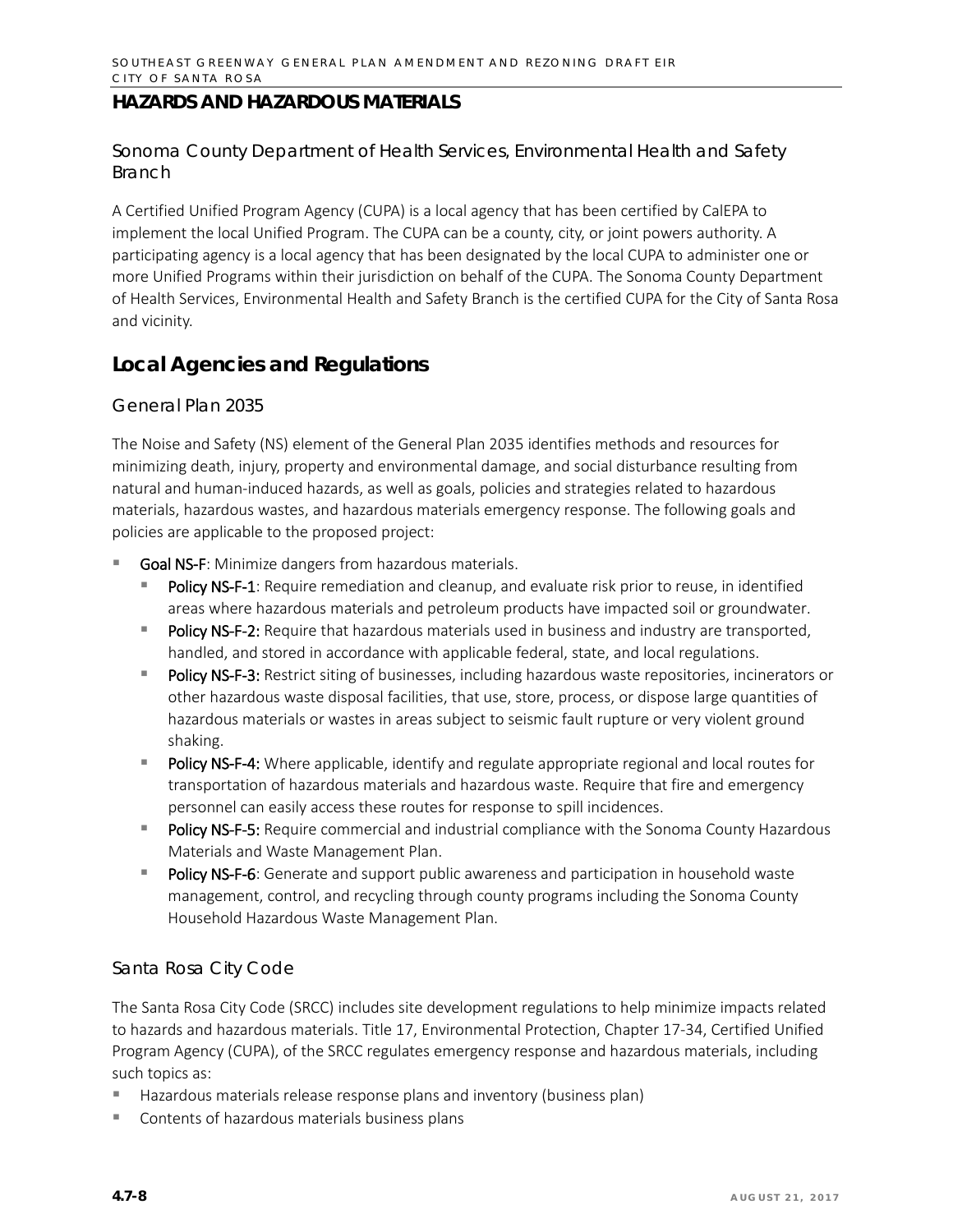- Acutely hazardous materials registration
- Risk management and prevention plans
- Underground storage tanks
- Hazardous waste generators and on-site treatment
- Closure work plans and closure reports
- Response to threatened or actual releases
- **Enforcement authority, and**
- **Civil and criminal penalties**

#### *Santa Rosa Fire Department*

The Santa Rosa Fire Department (SRFD) is responsible for the registration, installation, operation, and abandonment of underground storage tanks (USTs) in the city of Santa Rosa. In addition, they maintain responsibility for enforcement of the California Fire Code (with local amendments) and emergency abatement regulations in the SRCC.

### **4.7.1.2 EXISTING CONDITIONS**

This section describes existing conditions related to hazardous materials, airport hazards, and wildland fires within the city and Southeast Greenway Area.

### **Hazardous Materials Sites**

California Government Code Section 65962.5 requires the CalEPA to compile, maintain, and update specified lists of hazardous material release sites. The California Environmental Quality Act (CEQA) (California Public Resources Code Section 21092.6) requires the lead agency to consult the lists compiled pursuant to Government Code Section 65962.5 to determine whether a project and any alternatives are identified on any of the following lists:

- EPA NPL: The USEPA's National Priorities List includes all sites under the USEPAs Superfund program, which was established to fund cleanup of contaminated sites that pose risk to human health and the environment.
- EPA CERCLIS and Archived Sites: The USEPA's Comprehensive Environmental Response, Compensation, and Liability Information System includes a list of 15,000 sites nationally identified as hazardous sites. This would also involve a review for archived sites that have been removed from CERCLIS due to No Further Remedial Action Planned (NFRAP) status.
- EPA RCRIS (RCRA Info): The Resource Conservation and Recovery Act Information System (RCRIS or RCRA Info) is a national inventory system about hazardous waste handlers. Generators, transporters, handlers, and disposers of hazardous waste are required to provide information for this database.
- DTSC Cortese List: The DTSC maintains the Hazardous Waste and Substances Sites (Cortese) list as a planning document for use by the State and local agencies to comply with the CEQA requirements in providing information about the location of hazardous materials release sites. This list includes the Site Mitigation and Brownfields Reuse Program Database (CalSites).
- DTSC HazNet: The DTSC uses this database to track hazardous waste shipments.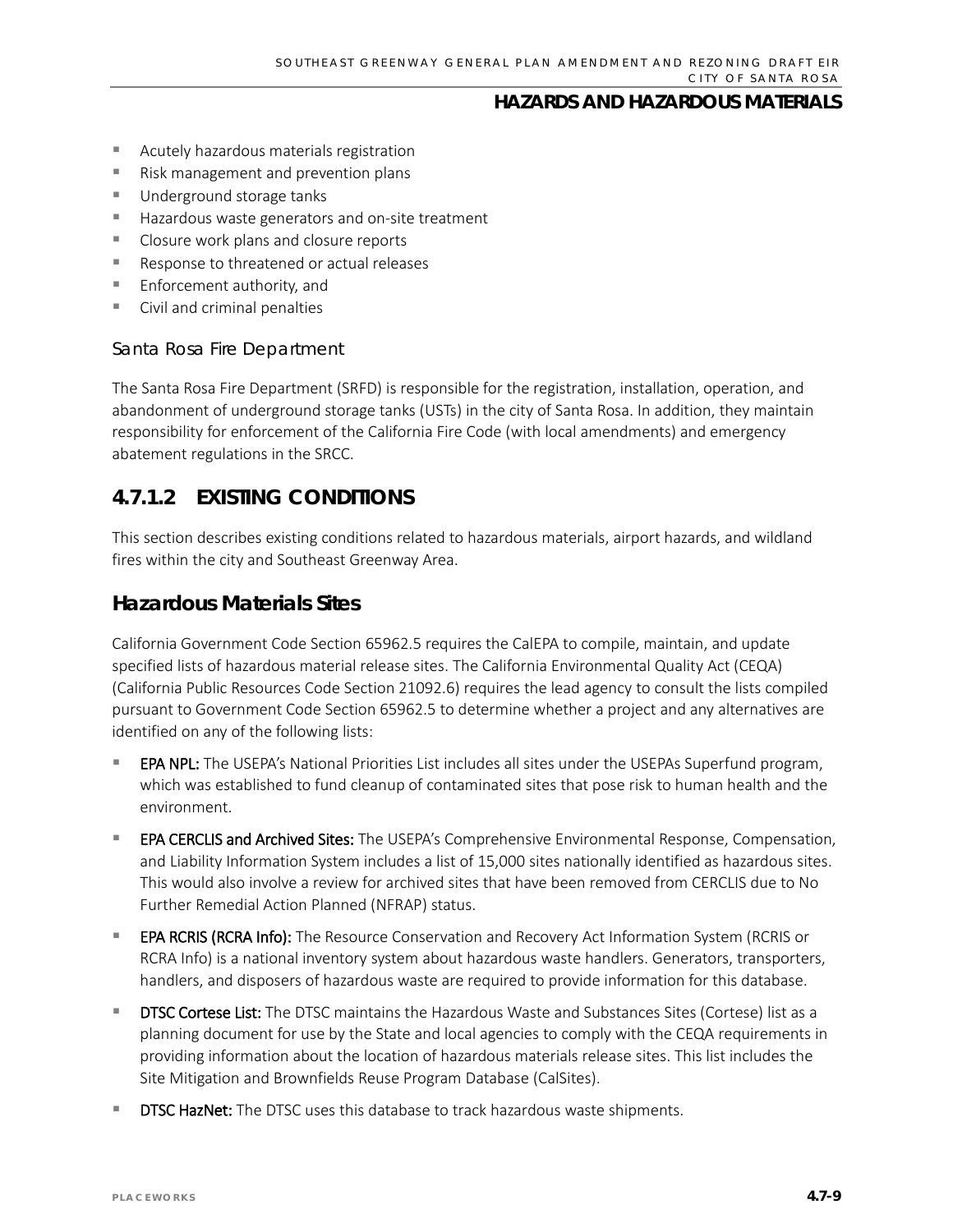SWRCB LUSTIS: Through the Leaking Underground Storage Tank Information System, the SWRCB maintains an inventory of USTs and leaking USTs, which tracks unauthorized releases.

The required lists of hazardous material release sites are commonly referred to as the "Cortese List" named after the legislator who authored the legislation. Because the statute was enacted more than 20 years ago, some of the provisions refer to agency activities that were conducted many years ago and are no longer being implemented and, in some cases, the information required in the Cortese List does not exist. Those requesting a copy of the Cortese Lists are now referred directly to the appropriate information resources contained on internet websites hosted by the boards or departments referenced in the statute, including DTSCs online EnviroStor database and the SWRCB's online GeoTracker database. These two databases include hazardous material release sites, along with other categories of sites or facilities specific to each agency's jurisdiction. A search of the DTSC EnviroStor online database on May 26, 2017 found no listed sites within the Southeast Greenway Area. However, three listings were found adjacent to the Southeast Greenway Area as shown in Table 4.7-1.

| Site Name               | <b>Address</b>     | Type                                                     | Status                                                                                   |
|-------------------------|--------------------|----------------------------------------------------------|------------------------------------------------------------------------------------------|
| Bagala, Don             | 1255 Kathy Street  | Waste oil release                                        | Closed as of 8/23/1993                                                                   |
| Texaco Yulupa<br>Avenue | 1101 Yulupa Avenue | Petroleum hydrocarbon release to<br>soil and groundwater | Open as of $3/31/2011 -$<br>verification monitoring                                      |
| Texaco Farmers<br>Lane  | 1400 Farmers Lane  | Groundwater remediation at a<br>former gasoline station. | Open as of 1/31/2005 -<br>soil and groundwater<br>remediation verification<br>monitoring |

| <b>TABLE 4.7-1</b> | <b>ENVIROSTOR SITES NEAR THE SOUTHEAST GREENWAY AREA</b> |
|--------------------|----------------------------------------------------------|
|                    |                                                          |

Source: California Department of Toxic Substances Control EnviroStor web site, 2017. http://envirostor.dtsc.ca.gov/public.

### **Phase I Environmental Site Assessment**

As previously stated, a Phase I Environmental Site Assessment (Phase I ESA) of the Southeast Greenway Area was recently performed as part of the community planning process. The Phase I ESA is included in Appendix E of this Draft EIR. As described in more detail in the Phase 1 ESA, the Southeast Greenway Area historically mostly consisted of agricultural and undeveloped land with a few residences and other structures. The Southeast Greenway Area was then purchased by Caltrans for highway purposes over a 20-year period spanning the 1950s and 1970s. At present, the land is still owned by Caltrans, although roughly 6.5 acres were leased to private individuals who built stables and used the land for grazing. In the late 1960s, the present-day Montgomery High School campus was developed directly north of the Southeast Greenway Area. Residential development in the area began in the 1960s and continued in areas to the north, west, and south. Commercial development south of the Southeast Greenway Area began in the late 1960s and continued during the 1970s. Agency records show that most of the Southeast Greenway Area was historically used as walnut orchards. Dating to 1942 or earlier, pesticides could have been used in the orchards, based on widespread agricultural practices at that time. Although a review of County agency records revealed no pesticide application reports or records for the Southeast Greenway Area, it remains possible that pesticides were historically used or stored at the Southeast Greenway Area and that pesticide residues could remain in soil. Only one recognized environmental condition (REC) associated with the historical agricultural uses on the Southeast Greenway Area was identified in the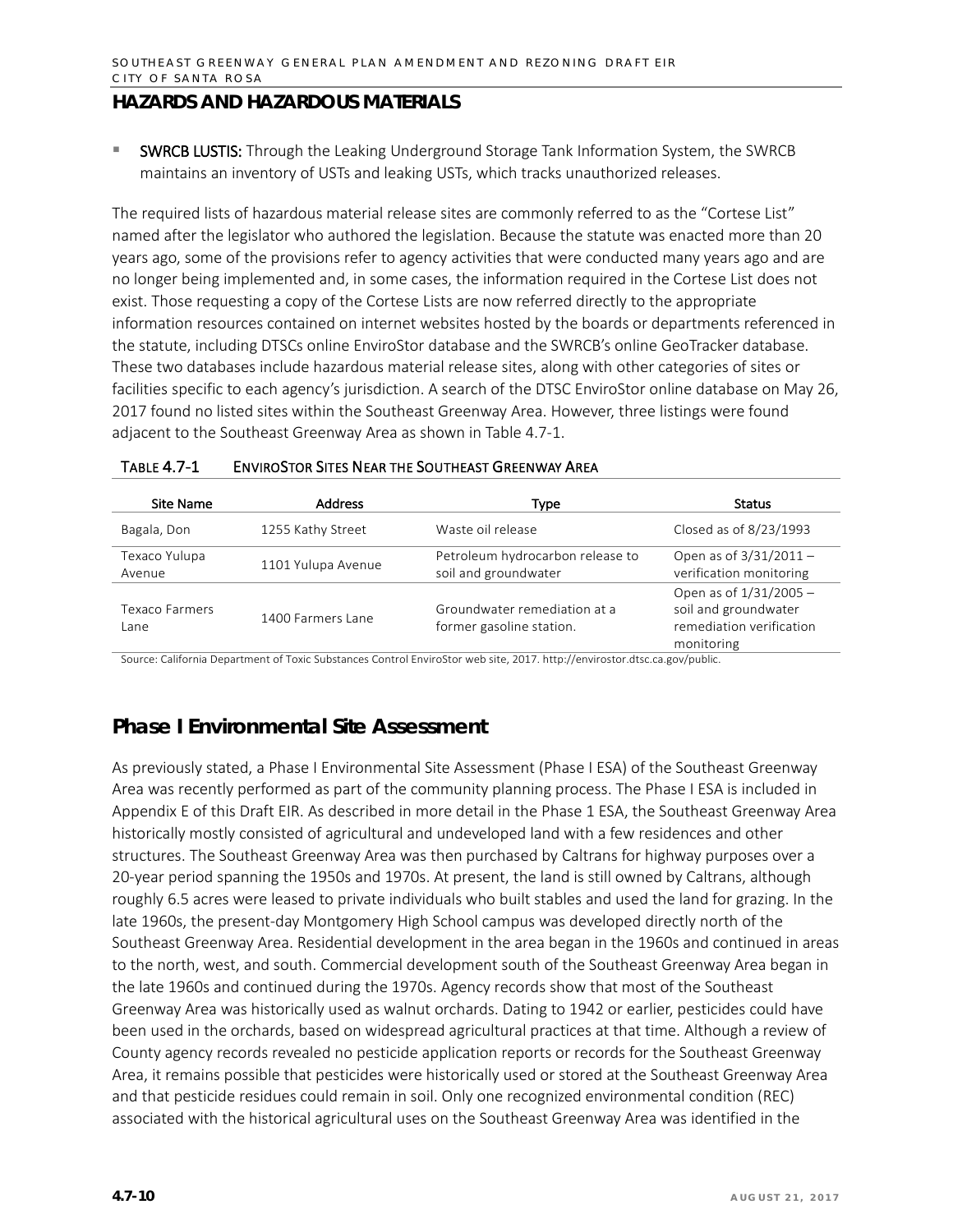Phase I ESA. Although no record of past pesticide use at the Southeast Greenway Area was found, it is possible that organo-chlorine pesticides (OCPs) may be locally present in soil given the long agricultural history of the area. Areas where pesticides may have been stored, mixed, or disposed of on the Southeast Greenway Area could have resulted in localized OCP residues. In order to address this concern, a limited soil sampling program for OCPs in shallow soil is recommended for parts of the Southeast Greenway Area where community gardens, working farms, and children's playgrounds with exposed soil are planned.

### **Existing Schools**

The 1.9-mile long Southeast Greenway Area has several schools within a 0.25-mile range. These are listed below:

- **Brookhill Elementary School at 1850 Vallejo Street, Santa Rosa, CA 95404**
- Montgomery High School at 1250 Hahman Dr, Santa Rosa, CA 95405
- Matanzas Elementary School at 1687 Yulupa Ave, Santa Rosa, CA 95405
- Spring Creek Elementary School at 4675 Mayette Ave, Santa Rosa, CA 95405
- Village Elementary School at 900 Yulupa Avenue, Santa Rosa, AC 95405
- Merryhill Preschool at 4044 Mayette Ave, Santa Rosa, CA 95405

### **Airports**

The city, including the Southeast Greenway Area, is not located within an airport land use plan area. There are no airports within two miles of the Southeast Greenway Area. The nearest public airport is the Sonoma County Airport, located approximately 9 miles northwest of the project area. The nearest heliport is at the Santa Rosa Memorial Hospital, located approximately one mile northwest of the project site. The nearest private airport is Graywood Ranch Airport, located approximately 6 miles to the southeast of the project area.

### **Wildland Fire Hazard**

CAL FIRE evaluates fire hazard severity risks according to areas of responsibility (i.e., federal, State, and local). According to maps published by CAL FIRE, the Southeast Greenway Area lies in the Local Responsibility Area (LRA) for the city of Santa Rosa, where it has been classified as a "Non-Very High Wildfire Hazard Severity Zone."<sup>[5](#page-10-0)</sup>

<span id="page-10-0"></span> <sup>5</sup> California Department of Forestry and Fire Protection (CDFFP), 2007. *Fire Hazards and Severity Zones in State Responsibility Areas*. *,* http://frap.fire.ca.gov/webdata/maps/sonoma/fhszl\_map.49.pdf, accessed June 28, 2017.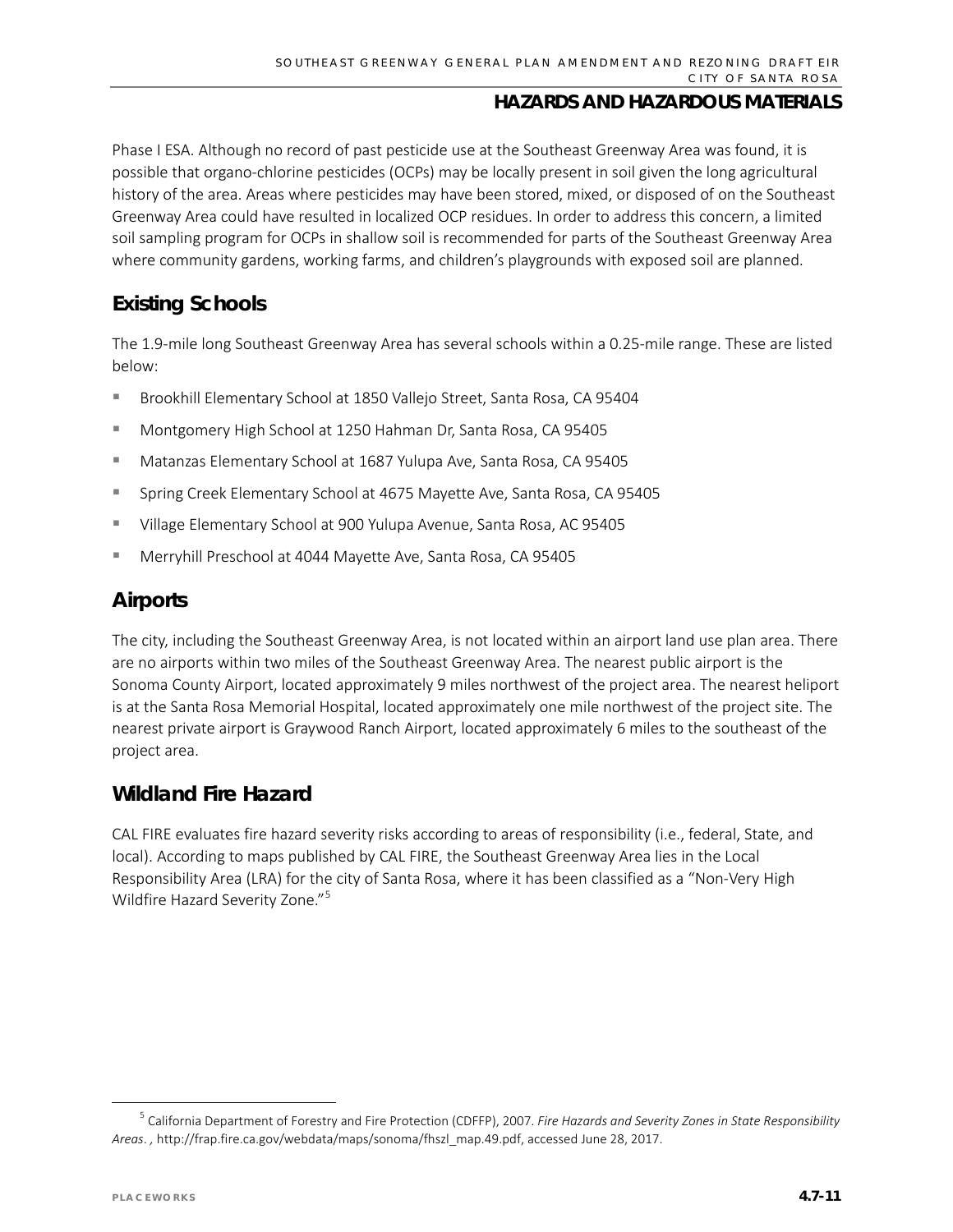# **4.7.2 STANDARDS OF SIGNIFICANCE**

Implementation of the proposed project would result in a significant impact related to hazards or hazardous materials if it would:

- 1. Create a significant hazard to the public or the environment through the routine transport, use, or disposal of hazardous materials.
- 2. Create a significant hazard to the public or the environment through reasonably foreseeable upset and accident conditions involving the release of hazardous materials into the environment.
- 3. Emit hazardous emissions or handle hazardous or acutely hazardous materials, substances, or waste within ¼-mile of an existing or proposed school.
- 4. Be located on a site which is included on a list of hazardous materials sites compiled pursuant to Government Code Section 65962.5 and, as a result, create a significant hazard to the public or the environment.
- 5. Be located within an airport land use plan or, where such a plan has not been adopted, within 2 miles of a public airport or public use airport resulting in a safety hazard for people residing or working in the project area.

## **4.7.3 IMPACT DISCUSSION**

### **HAZ-1 Implementation of the proposed project would not create a significant hazard to the public or the environment through the routine transport, use, or disposal of hazardous materials.**

Potential future development under the proposed project would not involve the routine transport of hazardous waste, thus, no impacts to the public or the environment would occur. Potential impacts during construction of bike paths, or residential and mixed-used development near Farmers Lane and Yulupa Avenue could include potential spills associated with the use of fuels and lubricants in construction equipment. These potential impacts would be short-term in nature and would be reduced to less-thansignificant levels through compliance with applicable local, State, and federal regulations, as well as the use of standard equipment operating practices by experienced, trained personnel. Additionally, during the operational phase of future development, common cleaning and building maintenance substances (i.e., paints and cleaners) and similar items could be stored and used in the proposed residential or mixed-use buildings within the Southeast Greenway Area. These potentially hazardous materials, however, would not be of a type or occur in sufficient quantities to pose a significant hazard to public health and safety or the environment. Compliance with the applicable laws, regulations, and conditions of approval, would minimize hazards associated with the routine transport, use, or disposal of hazardous materials to the maximum extent practicable. For these reasons, the impacts would be *less than significant*.

#### Significance Without Mitigation: Less than significant.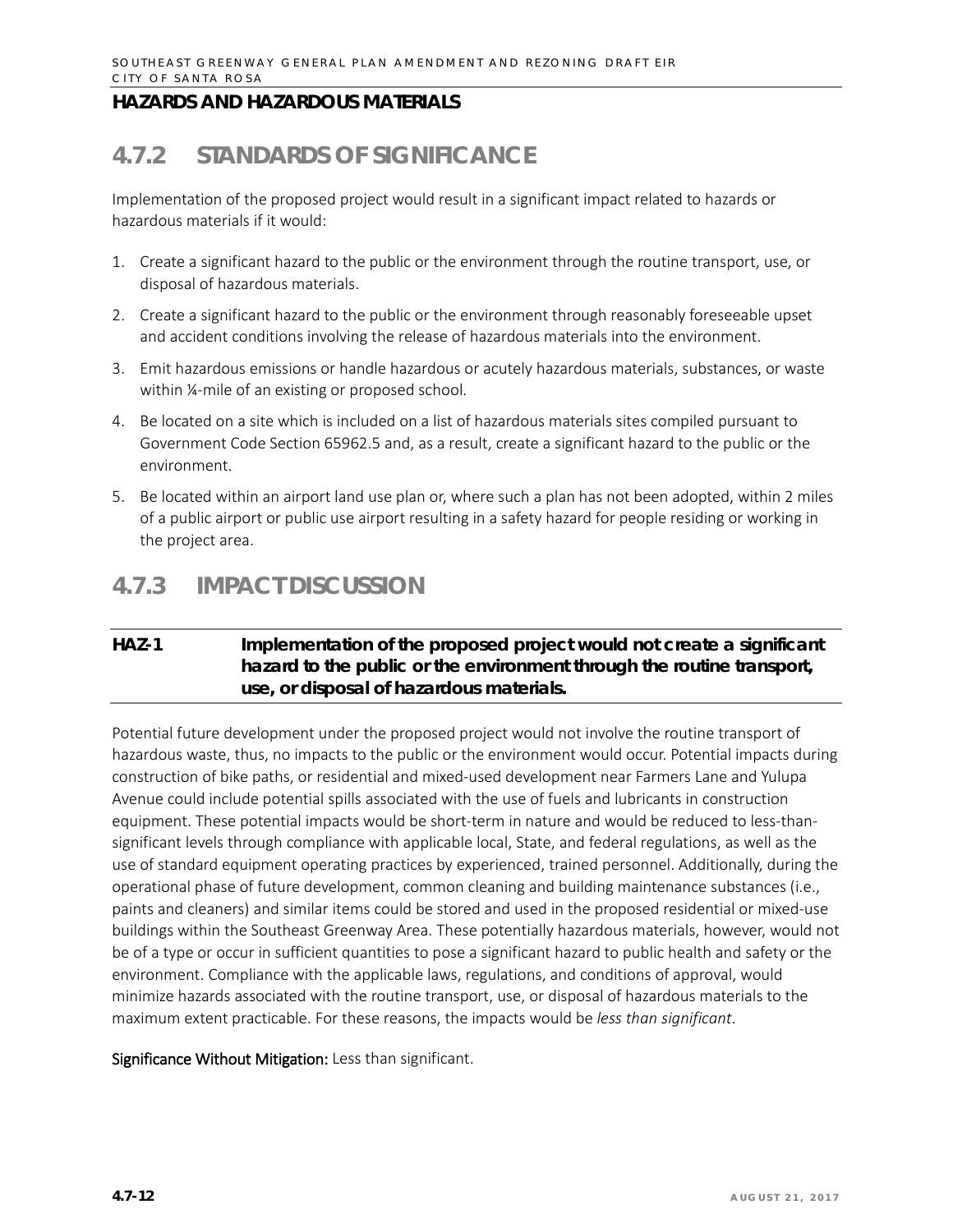### **HAZ-2 Implementation of the proposed project would not create a significant hazard to the public or the environment through reasonably foreseeable upset and accident conditions involving the release of hazardous materials into the environment.**

The implementation of the proposed project would provide for habitat restoration, low-impact public recreation (e.g., hiking and cycling), and construction of mixed-use buildings. As described above, operation of future projects could involve the storage and use of common cleaning substances, building maintenance products, or paints and solvents in the proposed buildings; however, these potentially hazardous substances would not be of a type or occur in sufficient quantities on-site to pose a significant hazard to public health and safety or the environment. The storage and use of these materials would be subject to existing federal and State regulations. Compliance with these regulations would ensure that the risk of accidents and spills are minimized to the maximum extent practicable. In addition, proposed Land Use and Livability Policy LUL-PP-3 would require the design of all structures, utilities and access roads in the Southeast Greenway to maximize public safety and compatibility with other uses in the Southeast Greenway Area and surrounding neighborhood. Therefore, impacts related to accidental release of hazardous materials would be *less than significant*.

Significance Without Mitigation: Less than significant.

### **HAZ-3 Implementation of the proposed project would not emit hazardous emissions or handle hazardous or acutely hazardous materials, substances, or waste within 0.25-miles of an existing or proposed school.**

As described in the existing conditions above, there are several schools within the 0.25-mile range surrounding the Southeast Greenway Area. These include the Brookhill Elementary School, Montgomery High School, Matanzas School, Spring Creek Elementary School, Village Elementary School, and Merryhill Preschool.

Adoption and implementation of the proposed project would provide for habitat restoration and lowimpact public recreation (e.g., hiking and cycling) and associated construction of supporting facilities as well as a joint school facility and community gathering place near Montgomery High School, residential and mixed-use development near Farmers Lane, and mixed-use development near Yulupa Avenue. In addition, the proposed project could also result in plazas, playgrounds, community gardens and restored orchards. Construction activities would be subjected to applicable existing regulations that are applicable to hazardous materials use and transport. As described in impact discussion HAZ-1 and HAZ-2, operation of future projects under the proposed project would involve the storage and use of common cleaning substances, building maintenance products, paints and solvents in the proposed buildings; however, these potentially hazardous substances would not be of a type nor would they occur in sufficient quantities onsite to pose a significant hazard to public health and safety or the environment. The storage and use of these materials would be subject to existing federal and State regulations. Compliance with applicable regulations and conditions of approval would ensure that risks to existing or proposed schools are minimized to the maximum extent practicable. Therefore, the impact would be *less than significant*.

Significance Without Mitigation: Less than significant.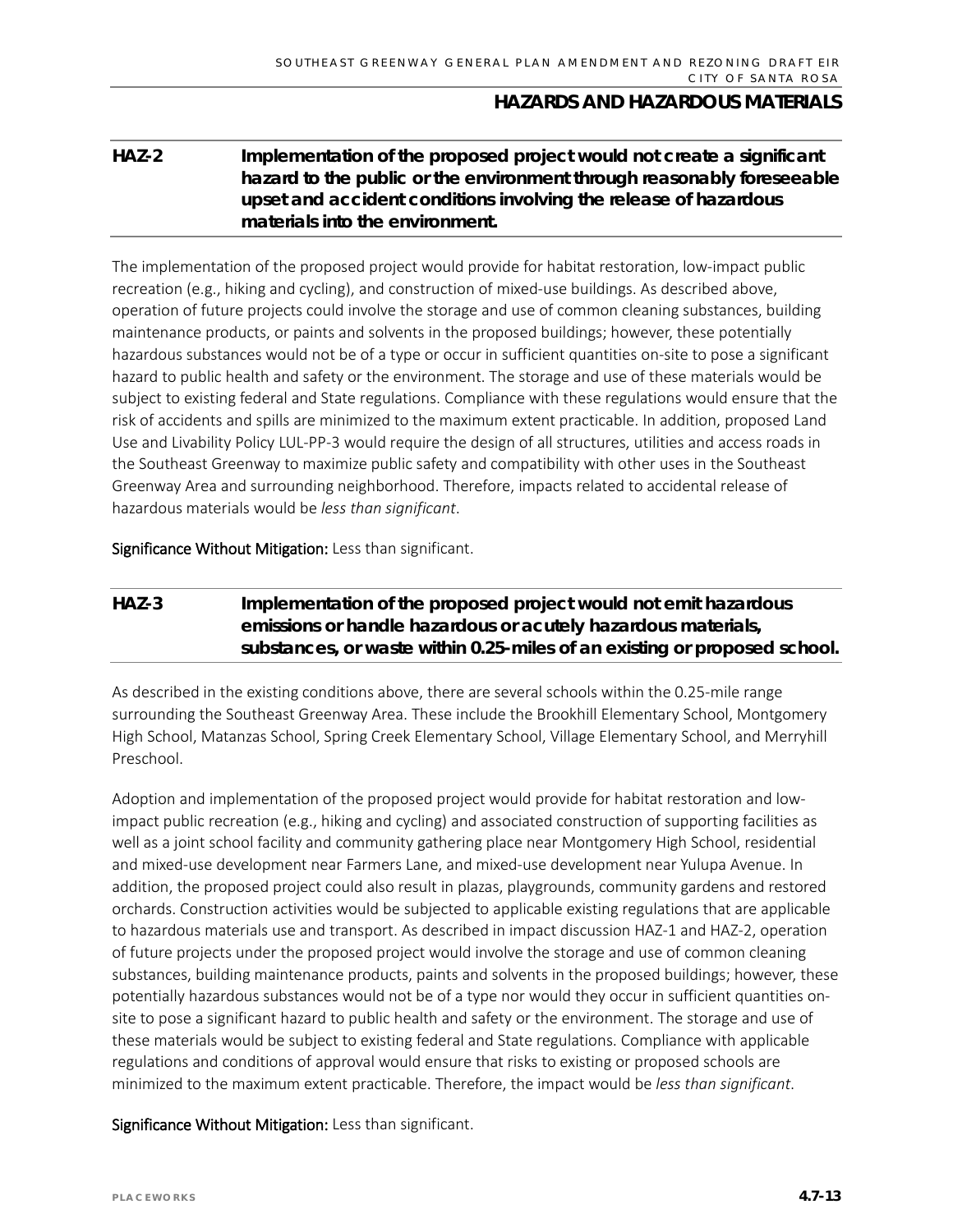### **HAZ-4 Implementation of the proposed project would not be located on a site which is included on a list of hazardous materials sites compiled pursuant to Government Code Section 65962.5 and, as a result, would not create a significant hazard to the public or the environment.**

As discussed in Section 4.7.1.2, Existing Conditions, no sites that are included in the DTSC EnviroStor database of hazardous materials sites are located in the Southeast Greenway Area. However, three EnviroStor sites, whose status and nature were of potential concern, are located in proximity to the Southeast Greenway Area. As shown in Table 4.7-1, one of these sites was granted regulatory closure in 1993, whereas the remaining two sites (1101 Yulupa Avenue and 1400 Farmers Avenue) have completed all State-required cleanup actions and are only subject to verification monitoring. Given the regulatory status of these sites near the Southeast Greenway Area, and the lack of listed sites within the Southeast Greenway Area boundaries, the potential impact of implementing the proposed project with respect to known listed hazardous materials sites is considered *less than significant*.

Significance Without Mitigation: Less than significant.

### **HAZ-5 Implementation of the proposed project would not be located within an airport land use plan or, where such a plan has not been adopted, within 2 miles of a public airport or public use airport resulting in a safety hazard for people residing or working in the project area.**

As discussed in Section 4.7.1.2, Existing Conditions, there are no public airports within 2 miles of the Southeast Greenway Area.

Significance Without Mitigation: Less than significant.

### **HAZ-6 Implementation of the proposed project would not be within the vicinity of a private airstrip and would not result in a safety hazard for people residing or working in the project area.**

As discussed in Section 4.7.1.2, Existing Conditions, there are no private airstrips within 2 miles of the Southeast Greenway Area.

Significance Without Mitigation: Less than significant.

### **HAZ-7 Implementation of the proposed project would not impair implementation of, or physically interfere with, an adopted emergency response plan or emergency evacuation plan.**

The adoption and implementation of the proposed project would not involve any material changes to public streets, roads, or evacuation infrastructure and it would not include the construction of any features that might impair the implementation of any relevant emergency operation plan. Furthermore, its implementation would not change existing emergency response and rescue access routes within the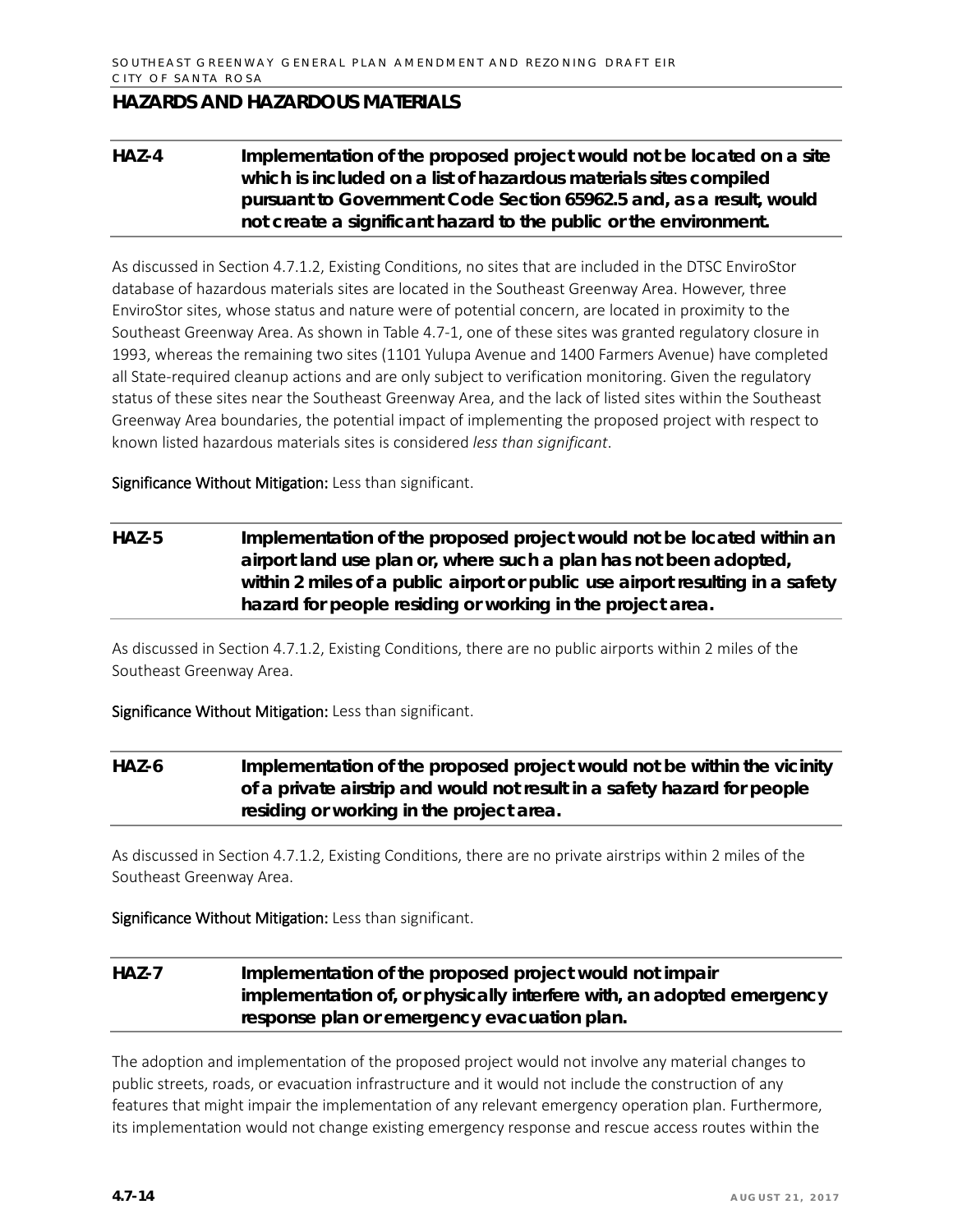Southeast Greenway Area. In light of the above, the impact of project implementation with respect to impairing or preventing implementation of an adopted emergency response plan or emergency evacuation plan would be *less than significant*.

Significance Without Mitigation: Less than significant.

### **HAZ-8 Implementation of the proposed project would not expose people or structures to a significant risk of loss, injury, or death involving wildland fires, including where wildlands are adjacent to urbanized areas or where residences are intermixed with wildlands.**

As discussed in Section 4.7.1.2, Existing Conditions, the Southeast Greenway Area is designated as an area referred to as a "Non-Very High Wildfire Hazard Severity Zone" and is not located in an area of high wildfire hazard. In light of CAL FIRE's determination, the potential impact of project implementation with respect to exposing people or structures to a significant risk of loss, injury, or death involving wildland fires is considered *less than significant*.

Significance Without Mitigation: Less than significant.

# **4.7.4 CUMULATIVE IMPACTS**

### **HAZ-9 Implementation of the proposed project, in combination with past, present, and reasonably foreseeable projects, would result in less-thansignificant cumulative impacts with respect to hazards and hazardous materials.**

This section analyzes potential impacts related to hazards and hazardous materials that could arise from a combination of the adoption and implementation of the proposed project along with buildout of proposed projects in the vicinity. Although the proposed project could introduce a limited number of new structures, and infrastructure to support low-impact recreation activities, implementation would be carried out in accordance with applicable local, State, and federal laws. Furthermore, because the proposed project itself is not proposing site-specific projects, future projects as a result of implementation would be subject to separate project-level CEQA review where site-specific impacts are identified along with mitigation measures. Therefore, adherence to existing policies and ordinances aimed at protecting public safety, along with the provisions of subsequent independent CEQA review for specific projects, the cumulative impacts of implementation of the proposed project would be *less than significant*.

Significance Without Mitigation: Less than significant.